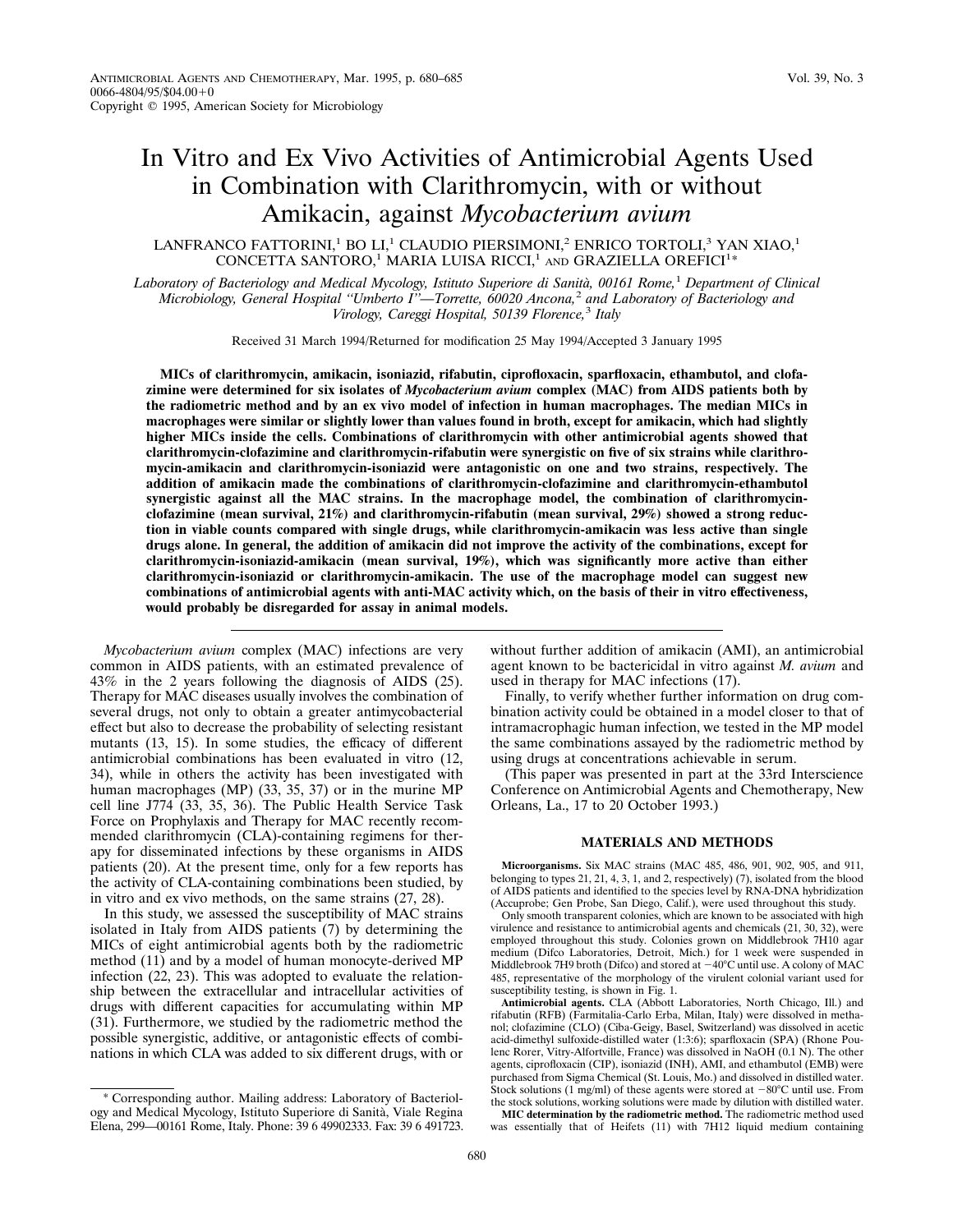

FIG. 1. Photomicrographs of an *M. avium* (strain 485) transparent colony grown on Middlebrook 7H10 agar, observed by inverted microscope (A) and by stereomicroscope (B). Bar =  $0.1$  mm.

[<sup>14</sup>C]palmitate as carbon source. Bacterial growth resulting in the release of  $^{14}CO<sub>2</sub>$  was monitored by an automated BACTEC 460-TB apparatus (Johnston Laboratories, Towson, Md.) and expressed as a numerical value called growth index (GI) ranging from 0 to 999.

Each drug was added to the vials containing 4 ml of 7H12 medium in a volume of 0.1 ml per vial to achieve doubling concentrations from 0.004 to 16  $\mu$ g/ml. A 7H12 broth vial was inoculated with bacteria from transparent colonies, and growth was recorded daily until it reached the maximum GI of 999. The culture was diluted 1:100, and 0.1 ml of this dilution was inoculated in the test vials and in one of the drug-free control vials. The inoculum provided an initial concentration of bacteria of  $10^4$  to  $10^5$  CFU/ml. Another drug-free control vial, the 1:100 control, was inoculated with a bacterial suspension 100 times lower to provide 10<sup>2</sup> to 103 CFU/ml, representing 1% of the bacterial population. The vials were incubated at 37°C, and the GI readings were recorded daily. The test was complete when the GI of 1:100 diluted control was greater than 20 for three consecutive days, while the growth in the undiluted control reached the maximum GI reading of 999, not earlier than the fourth day of cultivation. The MICs were defined as the lowest drug concentrations in the presence of which the final GI readings were no greater than 50 after 8 days of incubation.

**Combined drug action by the radiometric method.** The activity of two- and three-drug combinations was evaluated by adding the antimicrobial agents to the 7H12 broth vials so that each drug was present at concentrations corresponding to 1,  $1/2$ ,  $1/4$ ,  $1/8$ , or  $1/16$  MIC in the two-drug combinations and to  $1/2$ ,  $1/3$ ,  $1/4$ , 1/6, or 1/12 MIC in the three-drug combinations (Table 1). The fractional inhibitory concentration (FIC)  $(3, 12)$  was calculated as the ratio between the MIC of the drug in combination and the MIC of the drug alone.

The FIC index was defined as the sum of the FIC for each drug in combination. The breakpoints of FIC indices were as follows: for two drugs,  $\leq 0.5$  for synergism, 1 for additivity, and  $\geq$  2 for antagonism; for three drugs,  $\leq$ 0.75 for synergism and  $\leq 1.5$  for additivity (3, 12, 34).

Preparation of human MP. Leukocyte buffy coats obtained from healthy donors were diluted 1:1.5 in 0.9% sodium chloride, and peripheral blood mononuclear cells were isolated by centrifugation with Ficoll-Hypaque (Histopaque 1077, Sigma) (5). Peripheral blood mononuclear cells were washed twice and resuspended in RPMI 1640 medium containing 25 mM HEPES (*N*-2-hydroxyethylpiperazine-*N'*-2-ethanesulfonic acid) (Gibco Laboratories, Grand Island, N.Y.) supplemented with 2 mM L-glutamine and 10% heat-inactivated (56°C, 30 min) fetal calf serum (complete medium). Cell suspension was adjusted to 107/ml and distributed in 0.5-ml aliquots in 24-well tissue culture plates (Costar 3524; Costar, Cambridge, Mass.). After 2 h of incubation at  $37^{\circ}$ C under humidified  $5\%$  $CO<sub>2</sub>$ , the nonadherent cells were aspirated and the monocytes were washed extensively with warmed medium without antibiotics. After 4 to 5 days of incubation, the cultured cells showed MP morphology and more than 98% of them were able to ingest neutral red. MP viability, as determined by the trypan blue exclusion method, and numbers of MP per well, as assessed by the method of Nakagawara and Nathan (24), were recorded throughout the experimental period.

**Establishment of MP infection.** Bacteria used for MP infection were prepared by suspending transparent colonies in complete medium to an optical density of 0.2 at 500 nm. To decrease bacterial clumping, the suspensions were ultrasonicated for 10 s (Ultrasonicator Soniprep; MSE Scientific Instruments, Crawley, United Kingdom; 8-µm amplitude); after this treatment, CFU were about 5  $\times$  10<sup>5</sup> (o 10<sup>5</sup> to 5  $\times$  10<sup>5</sup> cells per well) in duplicate wells were infected with bacteria at a ratio of 100:1 (MAC to MP) for 2 h at  $37^{\circ}$ C in humidified  $5\%$  CO<sub>2</sub> atmosphere and washed three times to remove the extracellular bacteria.

**MIC determination in human monocyte-derived MP.** MICs in MP were determined by counting the viable bacteria in infected MP monolayers incubated with 1 ml of drug-containing complete medium, after both 3 and 7 days of treatment. The final drug concentrations were as follows: CLA, AMI, SPA, CIP, EMB, and INH, from  $0.25$  to 32  $\mu$ g/ml, respectively, and CLO and RFB, from  $0.03$  to 4  $\mu$ g/ml, respectively. MP in control wells received no drugs. Both control (untreated) MP on day 0 and control and drug-treated MP on days 3 and 7 were washed and lysed as previously described (4). Briefly, 0.5 ml of distilled water was added to each well, and after 10 min of incubation at room temperature, 0.5 ml of a lysing solution (110 ml of 7H9 medium [Difco] plus 40 ml of a 0.25% sodium dodecyl sulfate solution in 0.1 M phosphate buffer, pH 7) was added to each well for an additional 10 min. Wells were vigorously scraped with a pipette, and 0.5 ml of a 20% bovine serum albumin solution was added to MP lysate. For CFU counting, MP lysates were serially diluted 10-fold and 0.5-ml aliquots of each dilution were plated in triplicate on 7H10 agar. CFU were counted after incubation of the plates for 10 to 14 days at  $37^{\circ}$ C in humidified 5% CO<sub>2</sub>. MAC survival in drug-treated MP was expressed as a percentage of the CFU per well in untreated MP monolayers at time zero, as previously described (33, 35, 37). The MICs in MP on days 3 and 7 (MP3 and MP7, respectively) were defined as the lowest drug concentrations in the culture medium in the presence of which survival of  $100\% \pm 10\%$  occurred.

**Combined drug action in human MP.** The activity of single agents or drug combinations in MP was assessed by treating the infected cells with the concentrations of drugs achievable in serum, as follows: CLA, 3 µg/ml; EMB, 4 µg/ml; CIP, 2  $\mu$ g/ml; RFB, 0.5  $\mu$ g/ml; AMI, 10  $\mu$ g/ml; INH, 4  $\mu$ g/ml; CLO, 0.5  $\mu$ g/ml;  $SPA$ , 1  $\mu$ g/ml. The same concentrations were used to assay both single drugs and combinations. MP in control wells received no drugs. Monolayers were incubated for 3 days without change of the medium. Both control (untreated) MP on day 0 (time  $[T] = 0$ ) and control and drug-treated MP on day 3 were washed and lysed as described above. MAC survival in drug-treated MP on day 3 was expressed as a percentage of the CFU per well in untreated MP monolayers at time zero (*T* = 0). Inhibition inside MP was defined as a survival of  $100\% \pm 10\%$ of the  $T = 0$  control. The significance of the differences of the survival values of two-drug combinations versus each constituent drug and those of three-drug combinations versus two-drug combinations was assessed by Student's *t* test.

TABLE 1. MICs of combinations of drugs acting against six strains of *M. avium*

|                    | $MICa$ ( $\mu$ g/ml) for strain: |                  |                   |                  |                  |                   |  |  |  |  |  |  |
|--------------------|----------------------------------|------------------|-------------------|------------------|------------------|-------------------|--|--|--|--|--|--|
| Combination        | 485                              | 486              | 901               | 902              | 905              | 911               |  |  |  |  |  |  |
| <b>CLA-AMI</b>     | 4, 2                             | 4, 4             | 0.5, 0.25         | 1, 1             | 4, 2             | 0.25, 1           |  |  |  |  |  |  |
| <b>CLA-INH</b>     | 4, 2                             | 4, 1             | 1, 2              | 1, 4             | 4, 2             | 1, 1              |  |  |  |  |  |  |
| <b>CLA-SPA</b>     | 4, 4                             | 2, 0.25          | 0.5, 0.5          | 0.5.2            | 4, 2             | 0.25, 0.12        |  |  |  |  |  |  |
| <b>CLA-EMB</b>     | 4, 2                             | 2, 1             | 1, 2              | 0.25, 0.12       | 4, 2             | 0.25, 0.12        |  |  |  |  |  |  |
| CLA-CLO            | 4, 0.12                          | 1, 0.03          | 0.5, 0.06         | 0.5, 0.03        | 2, 0.12          | 0.12, 0.03        |  |  |  |  |  |  |
| <b>CLA-RFB</b>     | 4. 0.25                          | 1.0.06           | 0.5, 0.001        | 0.25, 0.03       | 1, 0.25          | 0.06, 0.002       |  |  |  |  |  |  |
| <b>CLA-INH-AMI</b> | 2.67, 1.33, 1.33                 | 2, 0.5, 2        | 0.67, 1.33, 0.33  | 1, 4, 1          | 2.67, 1.33, 1.33 | 0.5, 0.5, 2       |  |  |  |  |  |  |
| <b>CLA-SPA-AMI</b> | 2.67, 2.67, 1.33                 | 2, 0.25, 2       | 0.67, 0.67, 0.33  | 0.5, 2, 0.5      | 2.67, 1.33, 1.33 | 0.17, 0.08, 0.67  |  |  |  |  |  |  |
| <b>CLA-EMB-AMI</b> | 1.33, 0.67, 0.67                 | 1, 0.5, 1        | 0.5, 1, 0.25      | 0.5, 0.25, 0.5   | 2, 1, 1          | 0.25, 0.12, 1     |  |  |  |  |  |  |
| <b>CLA-CLO-AMI</b> | 2, 0.06, 1                       | 0.67, 0.02, 0.67 | 0.33, 0.04, 0.17  | 0.33, 0.02, 0.33 | 1.33, 0.08, 0.67 | 0.16, 0.04, 0.67  |  |  |  |  |  |  |
| <b>CLA-RFB-AMI</b> | 2.67, 0.17, 1.33                 | 0.67, 0.04, 0.67 | 0.67, 0.001, 0.33 | 0.33, 0.04, 0.33 | 1.33, 0.33, 0.67 | 0.16, 0.005, 0.67 |  |  |  |  |  |  |

*<sup>a</sup>* MICs reported refer to the values of a drug in combination. For MICs of each drug alone, please see Table 2. MICs for each drug in a combination are given in the same order as the drugs.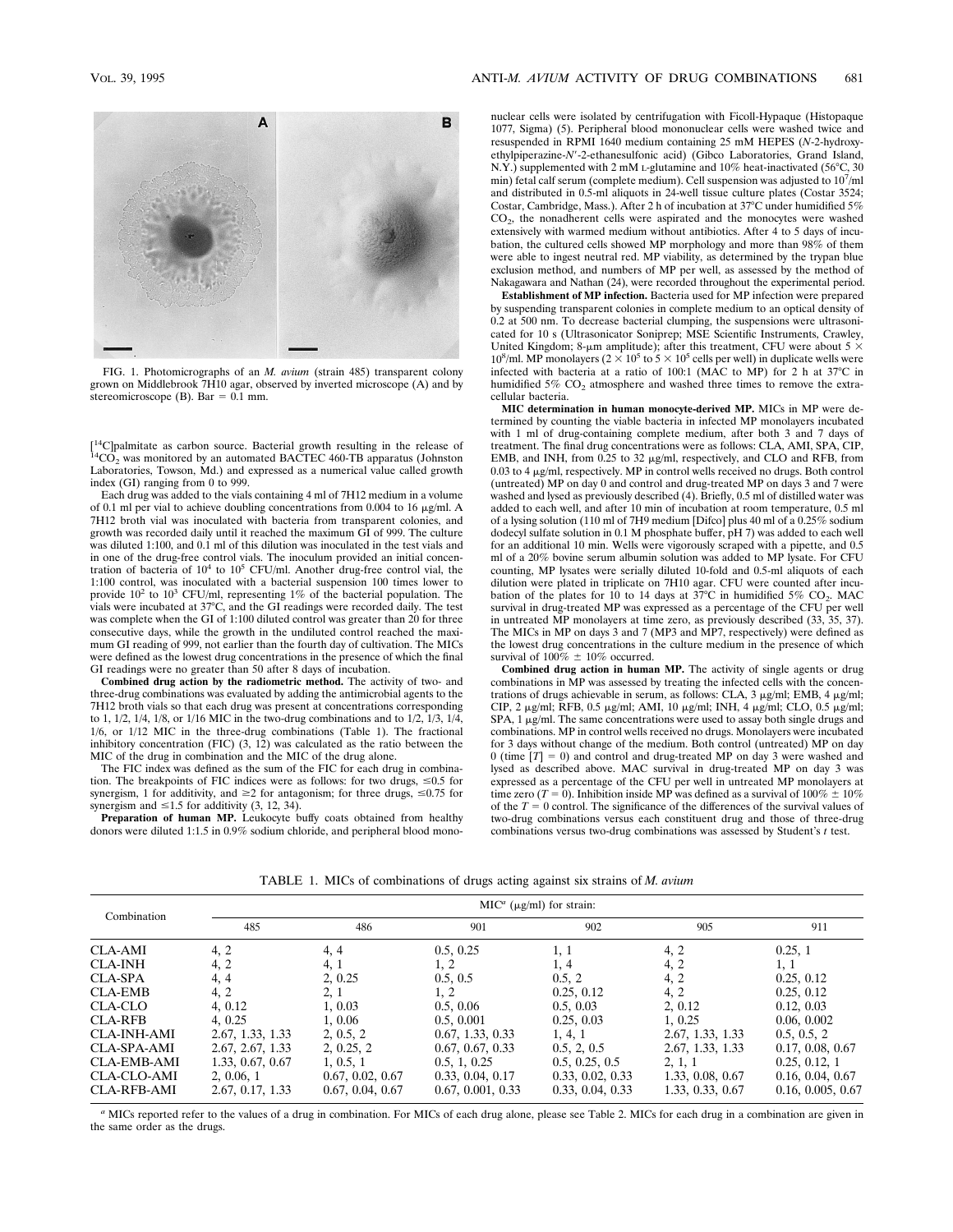TABLE 2. MICs of various drugs against six strains of *M. avium*

|                                          | MIC $(\mu g/ml)$ of: |                               |                |     |            |                |            |         |               |     |                |            |                |                               |                |               |     |                |                        |             |             |        |                |                |
|------------------------------------------|----------------------|-------------------------------|----------------|-----|------------|----------------|------------|---------|---------------|-----|----------------|------------|----------------|-------------------------------|----------------|---------------|-----|----------------|------------------------|-------------|-------------|--------|----------------|----------------|
| Strain no.                               | <b>CLA</b>           |                               | AMI            |     | <b>SPA</b> |                | <b>CIP</b> |         | <b>EMB</b>    |     |                | <b>INH</b> |                |                               | <b>CLO</b>     |               |     | <b>RFB</b>     |                        |             |             |        |                |                |
|                                          |                      | $MP3^a$ MP7 <sup>a</sup>      | $\mathbf{B}^b$ |     | MP3 MP7    | - B            |            | MP3 MP7 | B             |     | MP3 MP7        | В          | MP3            | MP7                           | В              | MP3           | MP7 | - B            | MP3                    | MP7         | В           | MP3    | MP7            | B              |
| 485                                      | 2                    |                               | 8              | 8   | 8          | 4              | 4          | 4       | 8             | 8   | 8              | 8          | 2              | 4                             | 4              | າ             |     | 4              | 0.25                   | $0.25$ 0.25 |             | 0.25   | 0.25           | 0.5            |
| 486                                      |                      |                               | 4              | 4   | 8          | 4              | 0.5        |         | 0.5           |     | $\mathfrak{D}$ | 8          | 2              | $\mathfrak{D}_{\mathfrak{p}}$ | $\mathfrak{D}$ |               |     |                | 0.25                   | 0.5         | 0.125       | 0.06   | 0.06           | 0.25           |
| 901                                      | 4                    | 4                             |                |     |            |                | 0.25       | 0.5     | $\mathcal{L}$ | 0.5 |                | 2          | 4              | 4                             | 4              | 0.5           |     |                | 4 0.125 0.25 0.25      |             |             | < 0.03 | < 0.03         | 0.004          |
| 902                                      | $0.5^{\circ}$        | 0.5                           |                | 0.5 |            |                | 0.5        | 0.5     | 8             |     |                |            |                | $\mathcal{L}$                 |                | 0.5           | 0.5 | 8              | $0.125$ $0.25$ $0.125$ |             |             | 0.03   | 0.03           | 0.25           |
| 905                                      |                      | $\mathfrak{D}$                | 8              | 32  | 32         | $\overline{4}$ | 0.5        |         | 4             |     | $\mathfrak{D}$ | 8          | 2              | $\mathfrak{D}_{\mathfrak{p}}$ | 4              | າ             | 4   |                | $4\quad 0.25$          | 0.5         | 0.5         | 0.5    | $0.5^{\circ}$  | $\overline{2}$ |
| 911                                      | $\mathfrak{D}$       | $\mathcal{D}_{\mathcal{L}}$   |                | 8   | 8          | 4              | 0.5        |         | 0.5           |     |                |            | 4              | 4                             | 0.5            | $\mathcal{L}$ | 4   |                | 0.25                   |             | $0.25$ 0.25 | 0.125  | $0.125$ $0.03$ |                |
| Median MIC                               | $\mathcal{D}$        | $\mathfrak{D}_{\mathfrak{p}}$ | 3              | 6   | 8          | 4              | 0.5        |         | 3             |     | 1.5            |            | $\mathfrak{D}$ | $\mathcal{F}$                 | 3              | 1.5           | 1.5 | $\overline{4}$ | 0.25                   | 0.25        | 0.25        | 0.09   | 0.09           | 0.25           |
| No. of strains<br>inhibited <sup>c</sup> | 5/6                  | 5/6                           | 3/6            | 5/6 | 5/6        | 6/6            | 5/6        | 5/6     | 2/6           | 5/6 | 5/6            | 3/6        | 6/6            | 6/6                           | 6/6            | 6/6           | 6/6 | 5/6            | 6/6                    | 6/6         | 6/6         | 6/6    | 6/6            | 5/6            |

*<sup>a</sup>* MICs in MP, as determined at days 3 (MP3) and 7 (MP7).

*<sup>b</sup>* MICs in 7H12 broth.

*<sup>c</sup>* Ratio of number of strains inhibited at concentrations achievable in serum to total number of strains. See Materials and Methods.

#### **RESULTS**

**Growth of MAC in human MP.** Each MAC strain was grown in MP cultures obtained from a different donor. Over a total of 23 experiments, all the six MAC strains tested were able to grow inside the phagocytic cells; the average increase in bacterial cell count was  $5.7 \pm 0.8$  (standard error of the mean) on day 3 and 21  $\pm$  5 times on day 7. Either uninfected or infected MP retained more than 95% viability and did not appreciably detach from the surface of the plates.

**Comparison between MICs in human MP and those in 7H12 broth.** Table 2 shows the MICs of CLA, AMI, SPA, CIP, EMB, INH, CLO, and RFB determined in the MP model on days 3 and 7 (MP3 and MP7, respectively) and in 7H12 broth. Despite some strain-related differences, the median MICs in MP were similar to or slightly lower than those found in 7H12 broth, with the exception of those of SPA and CIP, which were lower in MP than in broth, and those of AMI, which were slightly higher in MP. Median MICs in MP on day 7 were the same as or 1 dilution higher than MICs in MP on day 3. On day 7, all the strains tested were still inhibited inside the MP at concentrations achievable in serum of EMB, INH, CLO, and RFB, while CLA, AMI, SPA, and CIP failed to so inhibit one strain each. In this respect, there was a general agreement between results obtained by the two methods except for SPA, CIP, and CLA, which showed a higher activity in MP.

**Combined drug activity determined by the radiometric method.** To measure the activity of the combinations, FIC indices were determined (Table 3). In general, the antimicrobial combinations had additive or synergistic effects on the strains tested except for CLA-AMI, which showed antagonistic effect on one strain, and CLA-INH, which showed antagonistic effect on two strains. CLA-CLO and CLA-RFB had a clear synergistic effect on five of six strains, while CLA-EMB and CLA-SPA were synergistic on two and three strains, respectively. No synergistic effect of the combination CLA-INH was found.

In general, the addition of AMI to the two-drug combinations enhanced the synergistic activity of CLA-EMB and CLA-CLO in all the strains. No substantial modification by AMI was observed with all other two-drug combinations.

**Combined drug activity determined in MP.** Figure 2 shows the intramacrophagic survival of the six MAC strains after 3 days of incubation in the presence of drugs, alone and in combination, at concentrations achievable in serum. Each strain was tested by using MP obtained from a different donor. For each strain, the survival in drug-treated MP was expressed as percentage of the CFU per well of untreated MP at  $T = 0$ . Bars indicate the mean survival values of the strains tested. EMB, RFB, CLO, INH, and SPA (mean survival, 80, 58, 51, 49, and 26%, respectively) inhibited the growth of all the MAC strains inside MP, while CIP, AMI, and CLA (mean survival, 74, 66, and 56%, respectively) failed to inhibit the multiplication of one strain each.

Notably, the strains showing resistance to the drugs above were not the same for each drug. Rather, they corresponded to the strains having higher MICs in MP such as, for instance, strain 485, which was not inhibited by CIP, and strains 901 and 905, not inhibited by CLA and AMI, respectively (Table 2). Among the combinations, CLA-CLO (mean survival, 21%) significantly reduced CFU in comparison with each combina-

TABLE 3. FIC indices of combinations of drugs acting against six strains of *M. avium*

| Strain<br>no. | FIC index $a$ for the combination: |             |                    |                    |                    |                    |                        |                        |                 |                        |                        |  |  |  |  |
|---------------|------------------------------------|-------------|--------------------|--------------------|--------------------|--------------------|------------------------|------------------------|-----------------|------------------------|------------------------|--|--|--|--|
|               | CLA-<br>AMI                        | CLA-<br>INH | CLA-<br><b>SPA</b> | CLA-<br><b>EMB</b> | CLA-<br><b>CLO</b> | CLA-<br><b>RFB</b> | CLA-<br><b>INH-AMI</b> | CLA-<br><b>SPA-AMI</b> | CLA-<br>EMB-AMI | CLA-<br><b>CLO-AMI</b> | CLA-<br><b>RFB-AMI</b> |  |  |  |  |
| 485           |                                    |             |                    |                    |                    |                    |                        |                        | 0.5             | 0.75                   |                        |  |  |  |  |
| 486           |                                    |             |                    |                    | 0.5                | 0.5                | 1.5                    | 1.5                    | 0.75            | 0.5                    | 0.5                    |  |  |  |  |
| 901           | 0.5                                |             | 0.5                |                    | 0.5                | 0.5                |                        |                        | 0.75            | 0.5                    |                        |  |  |  |  |
| 902           |                                    |             | 0.5                | 0.25               | 0.5                | 0.25               | 1.5                    | 0.75                   | 0.75            | 0.5                    | 0.5                    |  |  |  |  |
| 905           |                                    |             |                    |                    | 0.5                | 0.25               |                        |                        | 0.75            | 0.5                    | 0.5                    |  |  |  |  |
| 911           | 0.5                                |             | 0.5                | 0.5                | 0.25               | 0.125              | 1.5                    | 0.5                    | 0.75            | 0.5                    | 0.5                    |  |  |  |  |

<sup>*a*</sup> See Materials and Methods. The breakpoints of FIC indices are as follows: for two drugs,  $\leq 0.5$  for synergism, 1 for additivity, and  $\geq 2$  for antagonism; for three drugs,  $\leq 0.75$  for synergism and  $\leq 1.5$  for additivity.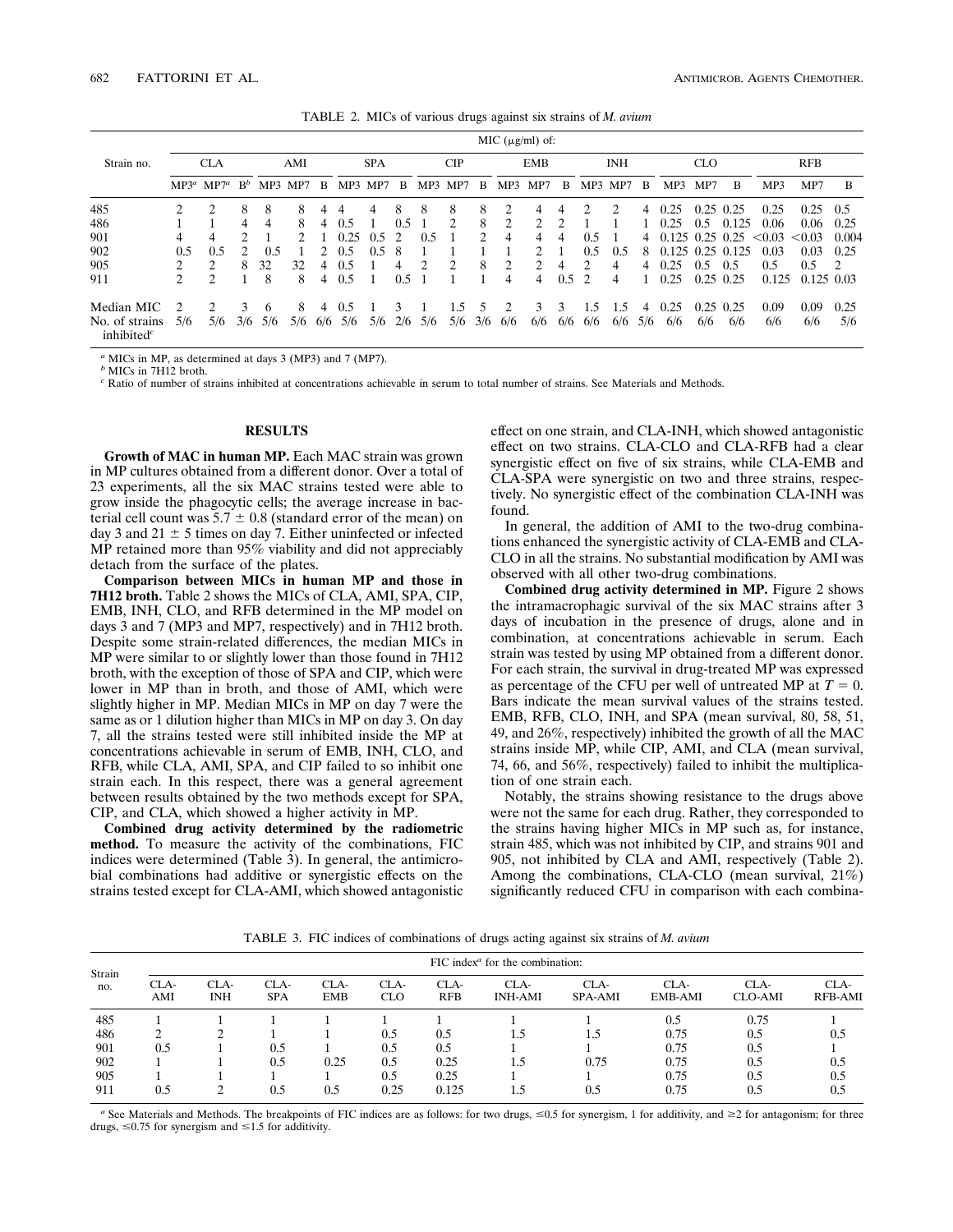

FIG. 2. Activity of EMB, CIP, AMI, RFB, CLA, CLO, INH, and SPA, used alone and in combination against MAC inside MP, after 3 days of incubation. MAC survival in drug-treated MP was expressed as a percentage of CFU per well in untreated MP at time zero  $(T = 0 \text{ control})$ . For each drug, concentrations achievable in serum were used (see Materials and Methods). Bars show mean survival for strains tested.  $P < 0.05$ , Student's *t* test (see Results).

torial drug ( $P = 0.007$ , compared with CLO, and  $P = 0.036$ , compared with CLA). CLA-RFB (mean survival, 29%) was significantly more active than RFB  $(P = 0.024)$  but not more active than CLA alone  $(P = 0.18)$ . The combinations of CLA with CIP, EMB, INH, and SPA (mean survival, 53, 50, 36, and 26%, respectively) were not significantly more active than each combinatorial drug.

CLA-AMI was less effective than either CLA or AMI alone. The addition of AMI to the two-drug combinations did not significantly improve the effectiveness of any combination with the exception of the combination CLA-INH-AMI (mean survival, 19%;  $P = 0.012$  compared with CLA-INH, and  $P =$ 0.029, compared with CLA-AMI).

Of interest is that the five-drug combination CLA-CLO-INH-RFB-EMB (mean survival, 17%) was as active as CLA-INH-AMI, CLA-CLO, or CLA-CLO-AMI and that any drug combination with SPA (which was the most effective single drug) was no more effective than SPA itself (Fig. 2).

#### **DISCUSSION**

Treatment of MAC infections in AIDS patients is often unsuccessful not only because of the severe impairment of the normal host defenses but also because of the emergence of mutant strains resistant to antimicrobial agents. To overcome these difficulties, combinations of different antimicrobial agents have been widely investigated in vitro to identify favorable interactions among drugs (10, 12, 27, 28, 34).

In this study, we systematically investigated the activity of several antimicrobial agents, alone or combined with CLA, or CLA-AMI, against MAC strains from AIDS patients, both by the radiometric method and in a model of infection in human MP. Since opaque colonial variants of MAC are reported to be more susceptible to antimicrobial agents (30, 32), only transparent colonies from 7H10 plates were used throughout this study. The six strains grew in MP to a different level, in general about 6 times the original inoculum at day 3 and about 21 times at day 7. These results are in keeping with previously reported data on intracellular MAC growth (6, 26, 27, 37). Thus, we determined MICs for eight antimicrobial agents used in MAC infections by both methods. The results obtained warrant particular attention, as very few studies on MICs in MP for mycobacteria, and those obtaining MICs by testing one or two drugs only, have been published previously (22, 23). Our results show that, regardless of strain-to-strain variability, there is a general accordance between the two methods, the median MICs being similar or only slightly lower (in particular with SPA and CIP) in MP than in 7H12 broth. The results with AMI, which showed MICs in five of six cases higher in MP than in broth, are possibly due to the reported poor penetration of the drug in the MP (31).

It remains somewhat surprising that antimicrobial agents known to be appreciably concentrated inside the MP, such as CLO (16), RFB (9), or CLA (2), had MICs very similar to those found in broth. Our results with CLA are in keeping with those of others (22), and the same phenomenon has been recently described for quinolones on *Mycobacterium tuberculosis* (23). Of interest is also that some *M. avium* strains failed to be inhibited inside phagocytes by CLA, AMI, SPA, and CIP, at concentrations achievable in serum.

The activity of a large panel of CLA-containing combinations, with or without AMI, was evaluated by the radiometric method by the calculation of the FIC indices. Only combinations of CLA-AMI on one strain and CLA-INH on two strains showed antagonistic effects. CLA-CLO and CLA-RFB showed a remarkable synergistic effect on five of six strains, but other combinations such as CLA-EMB and CLA-SPA also showed a synergistic effect on two and three strains, respectively. The addition of AMI to the combinations further improved the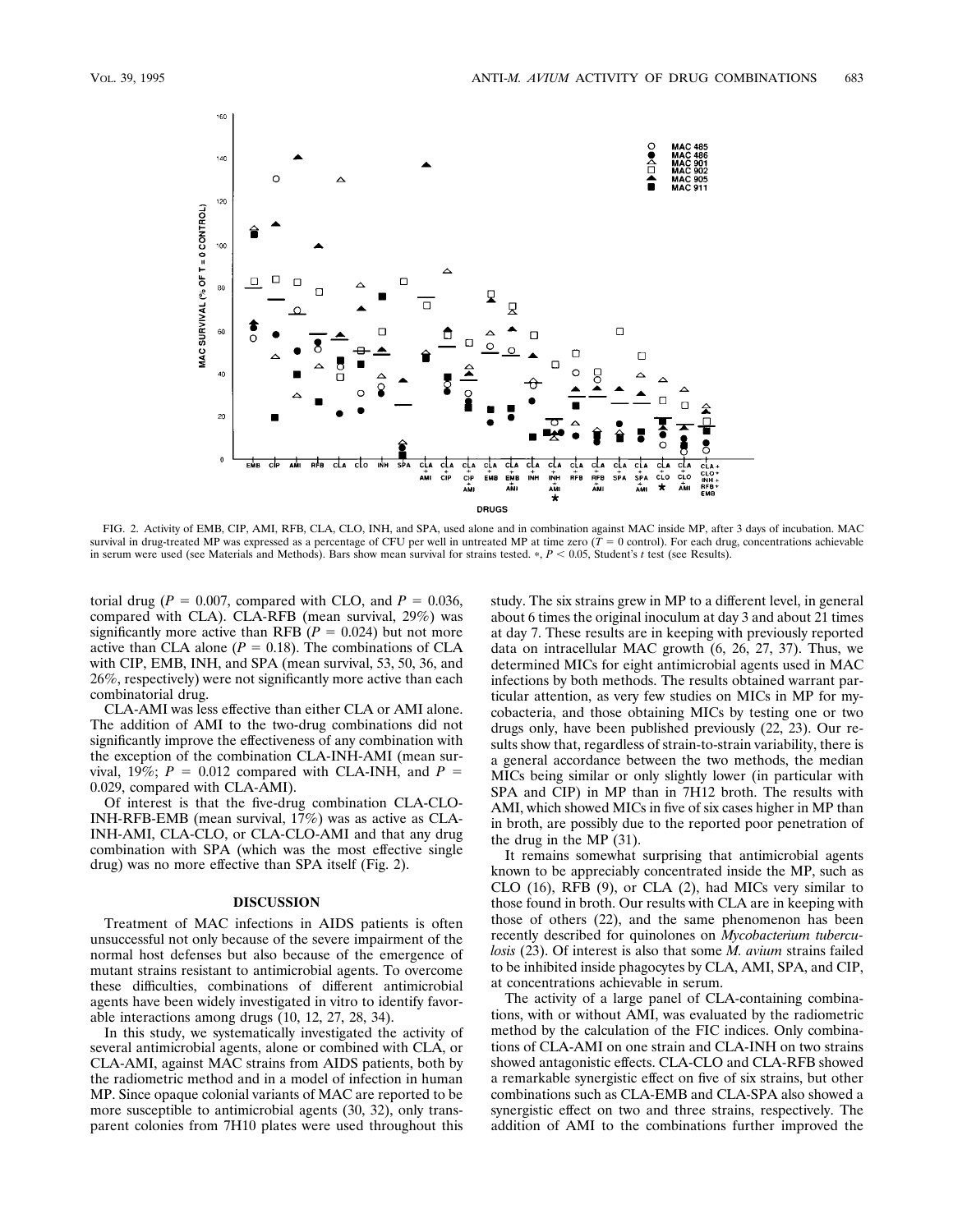activity of only CLA-EMB and CLA-CLO. Differences in methods and combinations used, or in the mode of reporting the results, make particularly hard a direct comparison between our data and those of others. Nevertheless, enhanced activity for CLA-EMB combination in vitro has already been reported (10, 27), while CLA-SPA (used at a sublethal fixed concentration) showed enhancement of activity only on 1 of 10 strains (28).

Single drugs and combinations, used at concentrations achievable in serum, were also assayed in the MP model to obtain a general insight into the inhibitory or killing capacity of each drug or combination in this model. No single drug or combination could be strictly defined as bactericidal at the time used (3 days) because in no cases did we obtain a reduction of 2 logs in the viable counts, in comparison with controls at time zero. Nevertheless, only a few strains failed to be inhibited by single drugs and all but one were inhibited by all the combinations tested.

Moreover, differences in the activity of various combinations could be demonstrated, showing that not only did further growth of initial MAC inoculum generally not occur but also that the antibiotics caused a significant decrease in the CFU number, in comparison with single drugs. In particular, CLA-CLO and CLA-RFB showed a strong reduction in viable counts compared with single drugs.

The same MP model has been used by others to assess the activity of some of our combinations, such as CLA-EMB (27, 35), CLA-RFB (26), CLA-AMI (33), and CLA-SPA (28). In these cases, too, no reduction in viable counts higher than 1 log in 3 to 7 days was usually obtained, in keeping with our results.

In general, the addition of AMI did not improve the effect of combinations except for CLA-INH-AMI, which significantly reduced the viable counts, in comparison with either CLA-INH or CLA-AMI. Combinations of CLA-AMI were no more active than single drugs in MP, nor more effective in animal models than CLA alone (8, 18, 19). The combination CLA-INH-AMI has also been evaluated with the MP model despite the fact that, on the basis of published evidence (14), a negative result was expected. It was therefore surprising to see that either INH itself or its addition to CLA or CLA-AMI resulted in a consistent anti-MAC activity in the MP model, contrasting with the results in vitro.

Even if there are rare reports on the use of INH in human MAC infections  $(2, 29)$ , its administration as a therapeutic adjunct is discouraged (11, 20) and no animal models have been extensively evaluated. Considering that the mechanisms of action of this drug are not yet fully elucidated (1), it could be interesting to investigate the activity of INH, in combination with other antimicrobial agents, such as CLA-AMI, in appropriate animal models.

Each experimental model used here to assess the effectiveness of anti-MAC drugs has its own limitations; the MP model, for instance, has several limits, such as the differences from donor to donor in supporting the intramacrophagic growth and the time required to have the results. Nevertheless, our data emphasize that, for such difficult-to-treat infections as those caused by MAC, a number of approaches should be used in testing for antimicrobial susceptibility, so as to facilitate further in vivo experimentation with drug combinations. Among these approaches, the comparative analysis of which we have given an example here may offer useful information for designing drug interaction experiments in animal models.

### **ACKNOWLEDGMENTS**

We thank Antonio Cassone, Istituto Superiore di Sanita`, Rome, Italy, for his help in reviewing the manuscript.

This work was supported in part by the Italian AIDS project, Istituto Superiore di Sanita`, Ministero della Sanita`, contract no. 920/V.

#### **REFERENCES**

- 1. **Banerjee, A., E. Dubnau, A. Quemard, V. Balasubramanian, K. S. Um, T. Wilson, D. Collins, G. deLisle, and W. R. Jacobs, Jr.** 1994. inhA, a gene encoding a target for isoniazid and ethionamide in *Mycobacterium tuberculosis*. Science **263:**227–230.
- 2. **Barradell, L. B., G. L. Plosker, and D. McTavish.** 1993. Clarithromycin. A review of its pharmacological properties and therapeutic use in *Mycobacterium avium-intracellulare* complex infection in patients with acquired immune deficiency syndrome. Drugs **46:**289–312.
- 3. **Berenbaun, M. C.** 1978. A method for testing for synergy with any number of agents. J. Infect. Dis. **137:**122–130.
- 4. **Bermudez, L. E. M., P. Stevens, P. Kolonoski, M. Wu, and L. S. Young.** 1989. Treatment of experimental disseminated *Mycobacterium avium* complex infection in mice with recombinant IL-2 and tumor necrosis factor. J. Immunol. **143:**2996–3000.
- 5. **Boyum, A.** 1968. Isolation of mononuclear cells and granulocytes from human blood. Scand. J. Clin. Lab. Invest. Suppl. **21:**77–89.
- 6. **Cohen, Y., C. Perronne, C. Truffot-Pernot, J. Grosset, J.-L. Vilde, and J.-J. Pocidalo.** 1992. Activities of WIN-57273, minocycline, clarithromycin, and 14-hydroxy-clarithromycin against *Mycobacterium avium* complex in human macrophages. Antimicrob. Agents Chemother. **36:**2104–2107.
- 7. **Fattorini, L., C. Q. Hu, S. H. Jin, C. Santoro, A. Y. Tsang, M. T. Mascellino, F. Mandler, and G. Orefici.** 1992. Activity of antimicrobial agents against *Mycobacterium avium-intracellulare* complex (MAC) strains isolated in Italy from AIDS-patients. Zentralbl. Bakteriol. **276:**512–520.
- 8. **Fernandes, P. B., D. J. Hardy, D. McDaniel, C. W. Hanson, and R. N. Swanson.** 1989. In vitro and in vivo activities of clarithromycin against *Mycobacterium avium*. Antimicrob. Agents Chemother. **33:**1531–1534.
- 9. **Gerding, D. N., L. R. Peterson, C. E. Hughes, D. M. Bamberger, and T. A. Larson.** 1991. Extravascular antimicrobial distribution and the respective blood concentrations in humans, p. 880–961. *In* V. Lorian (ed.), Antibiotics in laboratory medicine. The Williams & Wilkins Co., Baltimore.
- 10. **Gevaudan, M. J., C. Bollet, M. N. Mallet, and P. de Micco.** 1993. *In vitro* evaluation of clarithromycin, temafloxacin, and ethambutol in combination against *Mycobacterium avium* complex. J. Antimicrob. Chemother. **31:**725– 730.
- 11. **Heifets, L. B.** 1991. Dilemmas and realities in drug susceptibility testing of *M. avium-intracellulare* and other slowly growing nontuberculous mycobacteria, p. 123–146. *In* L. B. Heifets (ed.), Drug susceptibility in the chemotherapy of mycobacterial infections. CRC Press, Inc., Boca Raton, Fla.
- 12. **Heifets, L. B.** 1991. Drug combinations, p. 179–199. *In* L. B. Heifets (ed.), Drug susceptibility in the chemotherapy of mycobacterial infections. CRC Press, Inc., Boca Raton, Fla.
- 13. **Heifets, L., N. Mor, and J. Vanderkolk.** 1993. *Mycobacterium avium* strains resistant to clarithromycin and azithromycin. Antimicrob. Agents Chemother. **37:**2364–2370.
- 14. **Heifets, L. B., P. J. Lindholm-Levy, and M. Flory.** 1991. Comparison of bacteriostatic and bactericidal activity of isoniazid and ethionamide against *Mycobacterium avium* and *Mycobacterium tuberculosis*. Am. Rev. Respir. Dis. **143:**268–270.
- 15. Hoffner, S. E., N. Heurlin, B. Petrini, S. B. Svenson, and G. Källenius. 1994. *Mycobacterium avium* complex develop resistance to synergistically active drug combinations during infection. Eur. Respir. J. **7:**247–250.
- 16. **Holdiness, M. R.** 1989. Clinical pharmacokinetics of clofazimine. A review. Clin. Pharmacokinet. **16:**74–85.
- 17. **Inderlied, C. B., C. A. Kemper, and L. E. M. Bermudez.** 1993. The *Mycobacterium avium* complex. Clin. Microbiol. Rev. **6:**266–310.
- 18. **Ji, B., N. Lounis, C. Truffot-Pernot, and J. Grosset.** 1994. Effectiveness of various antimicrobial agents against *Mycobacterium avium* complex in the beige mouse model. Antimicrob. Agents Chemother. **38:**2521–2529.
- 19. **Klemens, S. P., M. S. DeStefano, and M. H. Cynamon.** 1992. Activity of clarithromycin against *Mycobacterium avium* complex infection in beige mice. Antimicrob. Agents Chemother. **36:**2413–2417.
- 20. **Masur, H.** 1993. Recommendations on prophylaxis and therapy for disseminated *Mycobacterium avium* complex disease in patients infected with the human immuno-deficiency virus. N. Engl. J. Med. **329:**898–904.
- 21. **Meylan, P. R., D. D. Richman, and R. S. Kornbluth.** 1990. Characterization and growth in human macrophages of *Mycobacterium avium* complex strains isolated from the blood of patients with acquired immunodeficiency syn-drome. Infect. Immun. **58:**2564–2568.
- 22. **Mor, N., and L. Heifets.** 1993. MICs and MBCs of clarithromycin against *Mycobacterium avium* complex within human macrophages. Antimicrob. Agents Chemother. **37:**111–114.
- 23. **Mor, N., J. Vanderkolk, and L. Heifets.** 1994. Inhibitory and bactericidal activities of levofloxacin against *Mycobacterium tuberculosis* in vitro and in human macrophages. Antimicrob. Agents Chemother. **38:**1161–1164.
- 24. **Nakagawara, A. C., and C. F. Nathan.** 1983. A simple method for counting adherent cells: application to cultured human monocytes, macrophages and multinucleated giant cells. J. Immunol. Methods **56:**261–268.